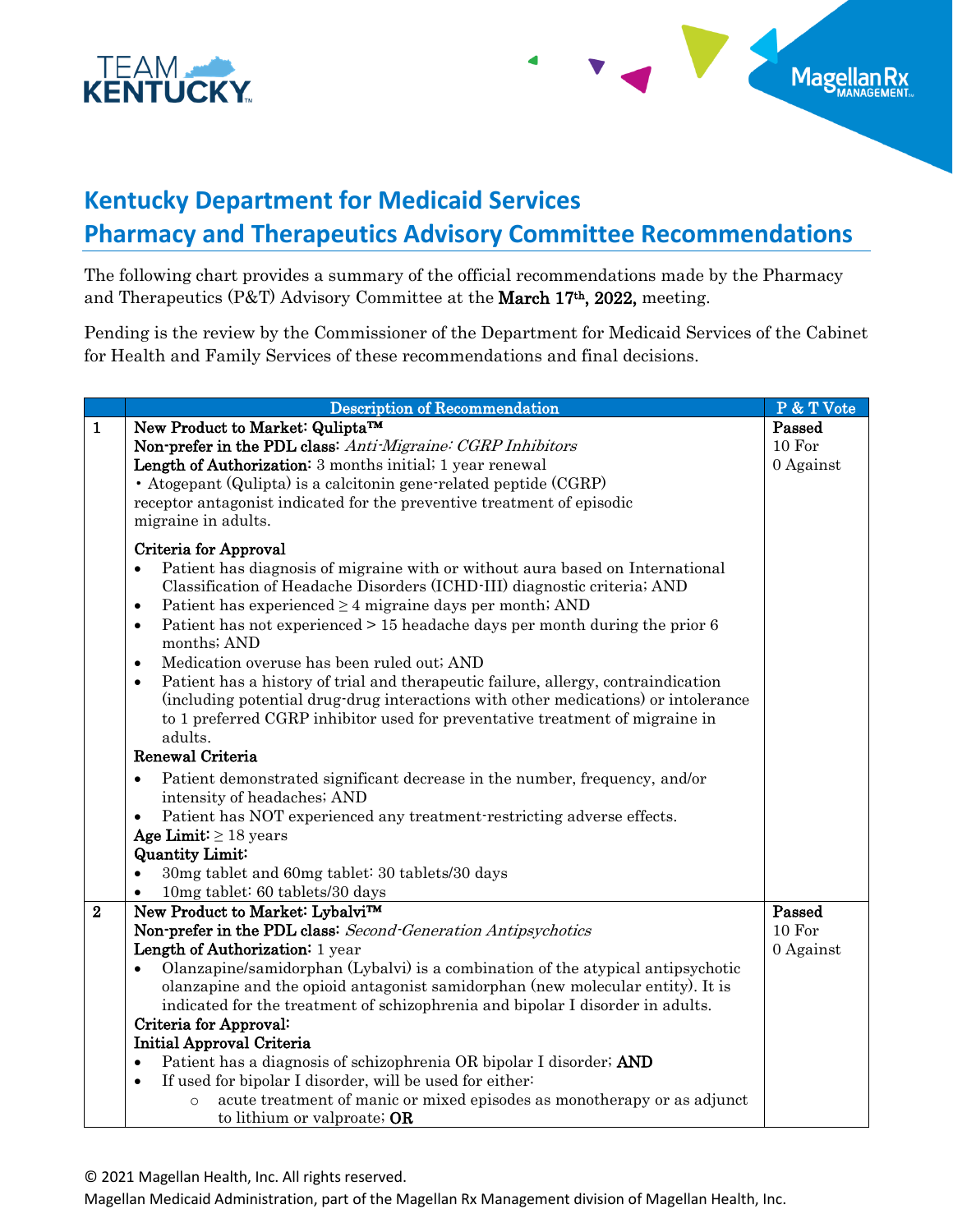|                    | <b>Description of Recommendation</b>                                                              | P & T Vote |
|--------------------|---------------------------------------------------------------------------------------------------|------------|
|                    | maintenance monotherapy treatment; AND<br>$\circ$                                                 |            |
|                    | Patient is NOT currently using opioids; AND<br>$\bullet$                                          |            |
|                    | Patient is NOT undergoing acute opioid withdrawal; AND<br>$\bullet$                               |            |
|                    | Patient has a history of trial and therapeutic failure, allergy, contraindication or<br>$\bullet$ |            |
|                    | intolerance of $\geq 1$ preferred second-generation (atypical) antipsychotic.                     |            |
|                    | Renewal Criteria                                                                                  |            |
|                    | Patient must continue to meet the above criteria; AND<br>$\bullet$                                |            |
|                    | Patient must have disease improvement and/or stabilization; AND<br>$\bullet$                      |            |
|                    | Patient has NOT experienced any treatment-restricting adverse effects.                            |            |
|                    | Age Limit: $\geq$ 18 years                                                                        |            |
|                    | <b>Quantity Limit:</b> 30 tablets/30 days                                                         |            |
| $\bf{3}$           | New Products to Market - Winlevi®                                                                 | Passed     |
|                    | Non-prefer in PDL Class: Topical Acne Agents                                                      | 10 For     |
|                    | Length of Authorization: 1 year                                                                   | 0 Against  |
|                    | Clascoterone (Winlevi) topical cream is an androgen receptor inhibitor indicated                  |            |
|                    | for the topical treatment of acne vulgaris in patients $\geq 12$ years of age.                    |            |
|                    | Criteria for Approval:                                                                            |            |
|                    | <b>Initial Approval Criteria</b>                                                                  |            |
|                    | Patient has had a trial and failure, allergy, contraindication (including potential               |            |
|                    | drug drug interactions with other medications) or intolerance of $\geq 4$ preferred or            |            |
|                    | covered over the counter (OTC) agents.                                                            |            |
|                    | Age Limit: $\geq 12$ years old                                                                    |            |
| $\overline{\bf 4}$ | New Products to Market - Azstarys™                                                                | Passed     |
|                    | Non-prefer in PDL Class: Central Nervous System: Stimulants And Related                           | 10 For     |
|                    | Agents                                                                                            | 0 Against  |
|                    | Length of Authorization: 1 year                                                                   |            |
|                    | Serdexmethylphenidate/dexmethylphenidate (Azstarys) is a central nervous                          |            |
|                    | system (CNS) stimulant indicated for the treatment of attention deficit                           |            |
|                    | hyperactivity disorder (ADHD) in patients aged $\geq 6$ years old.                                |            |
|                    | Criteria for Approval:                                                                            |            |
|                    | <b>Initial Approval Criteria</b>                                                                  |            |
|                    | Patient has a diagnosis of ADHD<br>$\bullet$                                                      |            |
|                    | Patient has a history of trial and therapeutic failure, allergy contraindication<br>$\bullet$     |            |
|                    | (including potential drug-drug interactions with other medications) or intolerance                |            |
|                    | to 1 preferred agent, unless otherwise specified.                                                 |            |
|                    | Therapeutic duplication limit:                                                                    |            |
|                    | Patient is limited to one long-acting and one short-acting CNS agent for ADHD at                  |            |
|                    | a time within the quantity/dosing limits.                                                         |            |
|                    | Age Limit: none                                                                                   |            |
|                    | <b>Quantity Limit:</b> 1 per day                                                                  |            |
| 5                  | New Products to Market - Bylvay™                                                                  | Passed     |
|                    | Non-prefer in PDL Class: Bile Salts                                                               | 10 For     |
|                    | Length of Authorization: 1 year                                                                   | 0 Against  |
|                    | Odevixibat (Bylvay) is an ileal bile acid transporter (IBAT) inhibitor indicated for              |            |
|                    | the treatment of pruritus in patients $\geq 3$ months of age with progressive familial            |            |
|                    | intrahepatic cholestasis (PFIC).                                                                  |            |
|                    | Criteria for Approval:                                                                            |            |
|                    | <b>Initial Approval Criteria</b>                                                                  |            |
|                    | Patient is diagnosed with progressive familial intrahepatic cholestasis (PFIC) type<br>$\bullet$  |            |
|                    | 1 or type 2, confirmed by a genetic test; AND                                                     |            |
|                    | Odevixibat is prescribed by or in consultation with a specialist (e.g.,<br>$\bullet$              |            |
|                    | gastroenterologist, hepatologist, dermatologist); AND                                             |            |
|                    | Patient has elevated serum bile acid concentration; AND<br>$\bullet$                              |            |

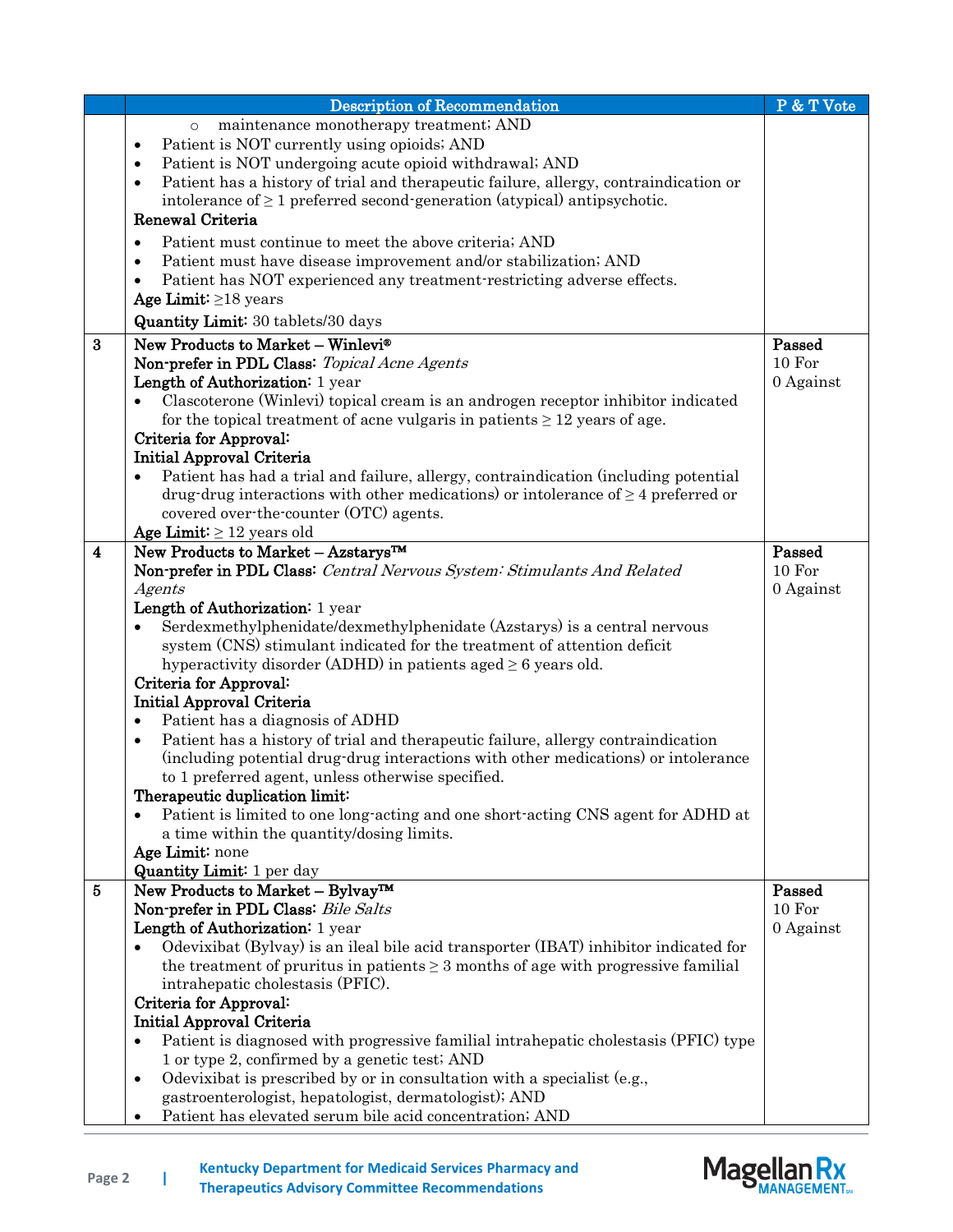|                | <b>Description of Recommendation</b>                                                                                                      | P & T Vote |
|----------------|-------------------------------------------------------------------------------------------------------------------------------------------|------------|
|                | Patient experiences persistent moderate to severe pruritus; AND<br>$\bullet$                                                              |            |
|                | Patient has a history of trial and therapeutic failure, allergy, contraindication<br>$\bullet$                                            |            |
|                | (including potential drug-drug interactions with other medications) or intolerance                                                        |            |
|                | to at least 1 pruritus treatment (e.g., ursodiol, cholestyramine, rifampin, naloxone,                                                     |            |
|                | naltrexone, antihistamine).                                                                                                               |            |
|                | Note: use of these agents is off-label.                                                                                                   |            |
|                | Renewal Criteria                                                                                                                          |            |
|                | Patient has experienced a reduction in serum bile acids from baseline; AND<br>$\bullet$                                                   |            |
|                | Patient has experienced an improvement in pruritus; AND<br>$\bullet$                                                                      |            |
|                | Patient has NOT experienced any treatment-restricting adverse effects<br>$\bullet$                                                        |            |
|                | Quantity Limit: Maximum daily dose $= 6$ mg                                                                                               |            |
|                | 200 mcg oral pellets: 2 per day; 60 per 30 days<br>$\bullet$                                                                              |            |
|                | 400 mcg capsule: 2 per day; 60 per 30 days<br>$\bullet$                                                                                   |            |
|                | 600 mcg oral pellets: 5 per day; 150 per 30 days<br>$\bullet$                                                                             |            |
|                | 1,200 mcg capsule: 5 per day; 150 per 30 days                                                                                             |            |
| 6              | New Product to Market- Livmarli™                                                                                                          | Passed     |
|                | Non-prefer in PDL Class: Bile Salts                                                                                                       | 10 For     |
|                | Length of Authorization: 1 year                                                                                                           | 0 Against  |
|                | Maralixibat (Livmarli), an ileal bile acid transporter (IBAT) inhibitor, is indicated                                                     |            |
|                | for the treatment of cholestatic pruritus in patients $\geq 1$ year of age with Alagille                                                  |            |
|                | syndrome (ALGS).                                                                                                                          |            |
|                | Criteria for Approval:                                                                                                                    |            |
|                | Initial Approval Criteria                                                                                                                 |            |
|                | Patient is diagnosed with Alagille syndrome; AND<br>٠                                                                                     |            |
|                | Maralixibat is prescribed by or in consultation with a specialist (e.g.,<br>$\bullet$                                                     |            |
|                | gastroenterologist, hepatologist, dermatologist); AND                                                                                     |            |
|                | Patient has evidence of cholestasis, as evidenced by $\geq 1$ of the following:<br>$\bullet$                                              |            |
|                | Serum bile acid $>$ 3 times upper limit of normal (ULN) for age<br>$\circ$                                                                |            |
|                | Conjugated bilirubin $> 1$ mg/dL<br>$\circ$                                                                                               |            |
|                | Gamma glutamyl transferase $(GGT) > 3$ times ULN for age<br>$\circ$                                                                       |            |
|                | Fat soluble vitamin deficiency not otherwise explained<br>$\circ$<br>Intractable pruritus only explained by liver disease; AND<br>$\circ$ |            |
|                | Patient experiences persistent moderate to severe pruritus; AND                                                                           |            |
|                | Patient has a history of trial and therapeutic failure, allergy, contraindication<br>$\bullet$                                            |            |
|                | (including potential drug-drug interactions with other medications) or intolerance                                                        |            |
|                | to at least 1 pruritus treatment (e.g., ursodiol, cholestyramine, rifampin, naloxone,                                                     |            |
|                | naltrexone, antihistamine).                                                                                                               |            |
|                | Note: use of these agents is off-label.                                                                                                   |            |
|                | Renewal Criteria                                                                                                                          |            |
|                | Patient must continue to meet the above criteria; AND<br>$\bullet$                                                                        |            |
|                | Patient has experienced a reduction in serum bile acids from baseline and an<br>٠                                                         |            |
|                | improvement in pruritus; AND                                                                                                              |            |
|                | Patient has NOT experienced any treatment restricting adverse effects                                                                     |            |
|                | Maximum Dose Limit: 28.5mg (3mL) per day                                                                                                  |            |
| $\overline{7}$ | New Product to Market <sup>-</sup> Opzelura <sup>™</sup>                                                                                  | Passed     |
|                | Non-prefer in PDL Class: Immunomodulators, Atopic Dermatitis                                                                              | 10 For     |
|                | Length of Authorization: 1 year                                                                                                           | 0 Against  |
|                | Ruxolitinib is a Janus kinase (JAK) inhibitor that targets the JAK and signal                                                             |            |
|                | transducer and activator of transcription (STAT) pathway, indicated for short-                                                            |            |
|                | term and non-continuous chronic treatment of mild to moderate atopic dermatitis                                                           |            |
|                | (AD) in non-immunocompromised patients $\geq$ 12 years of age whose disease is not                                                        |            |
|                | adequately controlled with topical prescription therapies or when those therapies                                                         |            |
|                | are not advisable.                                                                                                                        |            |
|                | Criteria for Approval:                                                                                                                    |            |
|                | Initial Approval Criteria                                                                                                                 |            |

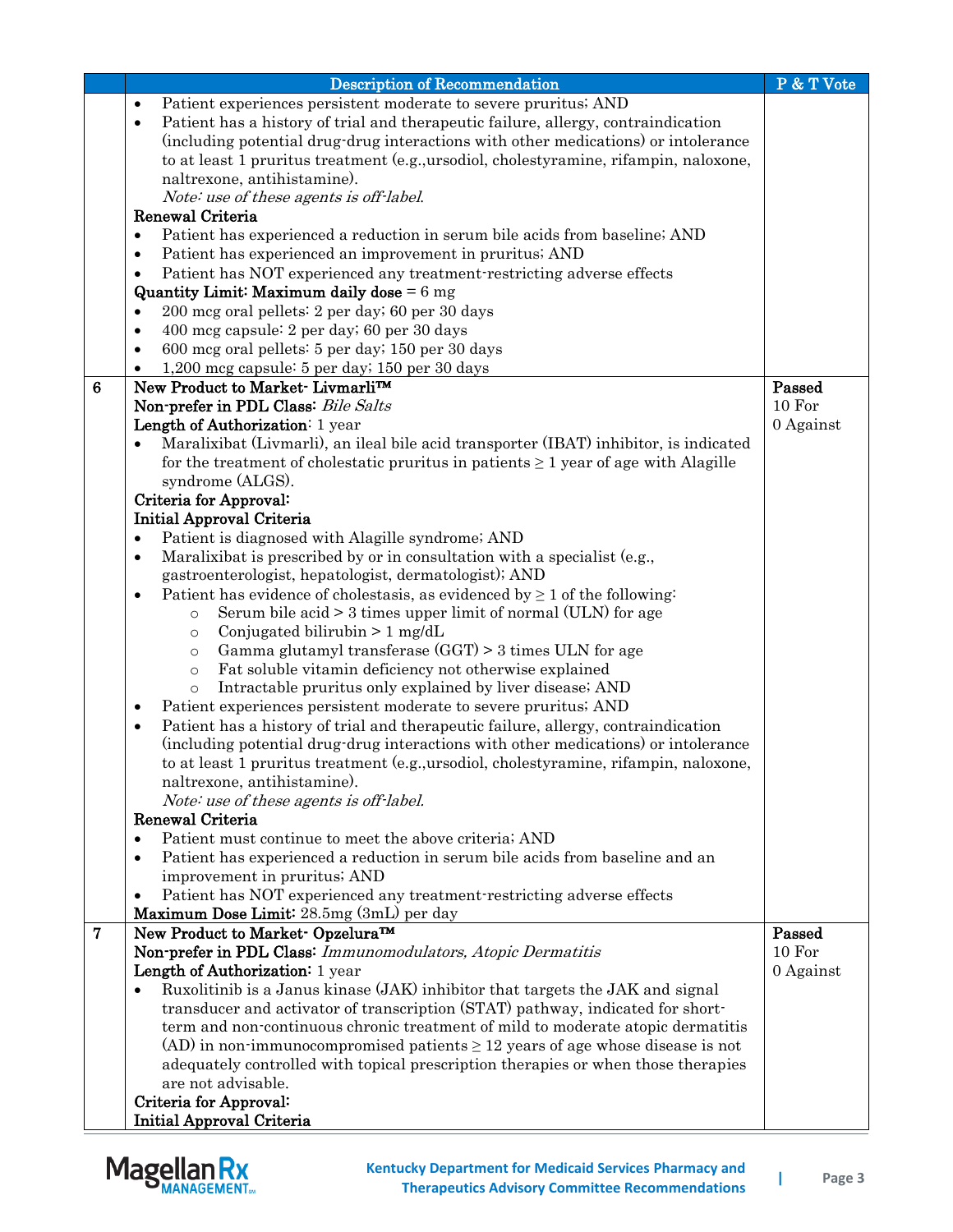|   | <b>Description of Recommendation</b>                                                                 | P & T Vote |
|---|------------------------------------------------------------------------------------------------------|------------|
|   | Patient has a diagnosis of mild to moderate atopic dermatitis; AND<br>$\bullet$                      |            |
|   | Patient is NOT immunocompromised; AND<br>$\bullet$                                                   |            |
|   | Patient has a history of trial and therapeutic failure, allergy, contraindication<br>$\bullet$       |            |
|   | (including potential drug-drug interactions with other medications) or intolerance                   |            |
|   | to $\geq$ 2 of the following classes:                                                                |            |
|   | Prescription topical corticosteroids<br>$\circ$                                                      |            |
|   | Topical calcineurin inhibitor (e.g., pimecrolimus or tacrolimus)<br>$\circ$                          |            |
|   | Topical phosphodiesterase 4 inhibitor (e.g., crisaborole)<br>$\circ$                                 |            |
|   | Renewal Criteria                                                                                     |            |
|   | Patient must continue to meet the above criteria; AND<br>$\bullet$                                   |            |
|   | Patient must have disease improvement and/or stabilization; AND<br>$\bullet$                         |            |
|   | Patient has NOT experienced serious treatment-related adverse events.<br>$\bullet$                   |            |
|   | Age Limit: $\geq 12$ years<br>New Product to Market: Rezurock™                                       | Passed     |
| 8 | Non-prefer in PDL Class: Immunosuppressants                                                          | 10 For     |
|   | Belumosudil (Rezurock), a kinase inhibitor that targets Rho-associated coiled-coil                   | 0 Against  |
|   | kinase (ROCK2), is indicated for the treatment of patients $\geq 12$ years of age with               |            |
|   | chronic graft-versus-host disease (cGVHD) following failure of $\geq 2$ prior lines of               |            |
|   | systemic therapy.                                                                                    |            |
|   | Criteria for Approval:                                                                               |            |
|   | <b>Initial Approval Criteria</b>                                                                     |            |
|   | Patient is post-allogeneic stem cell transplant (generally 3 or more months); AND<br>$\bullet$       |            |
|   | Patient has diagnosis of chronic graft-versus-host disease (cGVHD); AND<br>٠                         |            |
|   | Patient does not have histologic relapse of underlying cancer or post-transplant<br>$\bullet$        |            |
|   | lymphoproliferative disease; AND                                                                     |            |
|   | Patient has had a trial and therapeutic failure, allergy, contraindication<br>$\bullet$              |            |
|   | (including potential drug-drug interactions with other medications) or intolerance                   |            |
|   | of 2 preferred agents; AND                                                                           |            |
|   | Belumosudil will be used in combination with stable doses of systemic therapies<br>$\bullet$         |            |
|   | for GVHD which must include, but are not limited to, corticosteroids, calcineurin                    |            |
|   | inhibitors (cyclosporine; tacrolimus), sirolimus, mycophenolate mofetil,                             |            |
|   | methotrexate, or rituximab; AND                                                                      |            |
|   | Belumosudil will not be used in combination with ibrutinib (subsequent therapy is<br>$\bullet$       |            |
|   | allowed).                                                                                            |            |
|   | Renewal Criteria                                                                                     |            |
|   | Patient continues to meet the above criteria; AND<br>$\bullet$                                       |            |
|   | Patient has not had unacceptable toxicity from the drug (e.g., grade 4<br>٠                          |            |
|   | hepatotoxicity); AND                                                                                 |            |
|   | Patient has had a positive response to therapy.<br>$\bullet$                                         |            |
|   | Age Limit: $\geq$ 12 years<br>Quantity Limit: 1 per day                                              |            |
| 9 | New Product to Market: Tyrvaya™                                                                      | Passed     |
|   | Non-prefer in PDL Class: Ophthalmic Immunomodulators                                                 | 10 For     |
|   | Length of Authorization: 1 year                                                                      | 0 Against  |
|   | Varenicline (Tyrvaya) is a partial nicotinic acetylcholine receptor agonist                          |            |
|   | indicated for treatment of the signs and symptoms of dry eye disease (DED) in                        |            |
|   | adults.                                                                                              |            |
|   | Criteria for Approval:                                                                               |            |
|   | Initial Approval Criteria                                                                            |            |
|   | Patient has diagnosis of dry eye disease (DED); AND<br>٠                                             |            |
|   | Prescribed by or in consultation with an ophthalmologist or optometrist; AND<br>$\bullet$            |            |
|   | Patient has had a trial and failure of preservative-free, nonprescription<br>$\bullet$               |            |
|   | lubricating eye drops (e.g., artificial tears); AND                                                  |            |
|   | Patient has had $\geq 1$ month trial and therapeutic failure, allergy, contraindication<br>$\bullet$ |            |
|   |                                                                                                      |            |

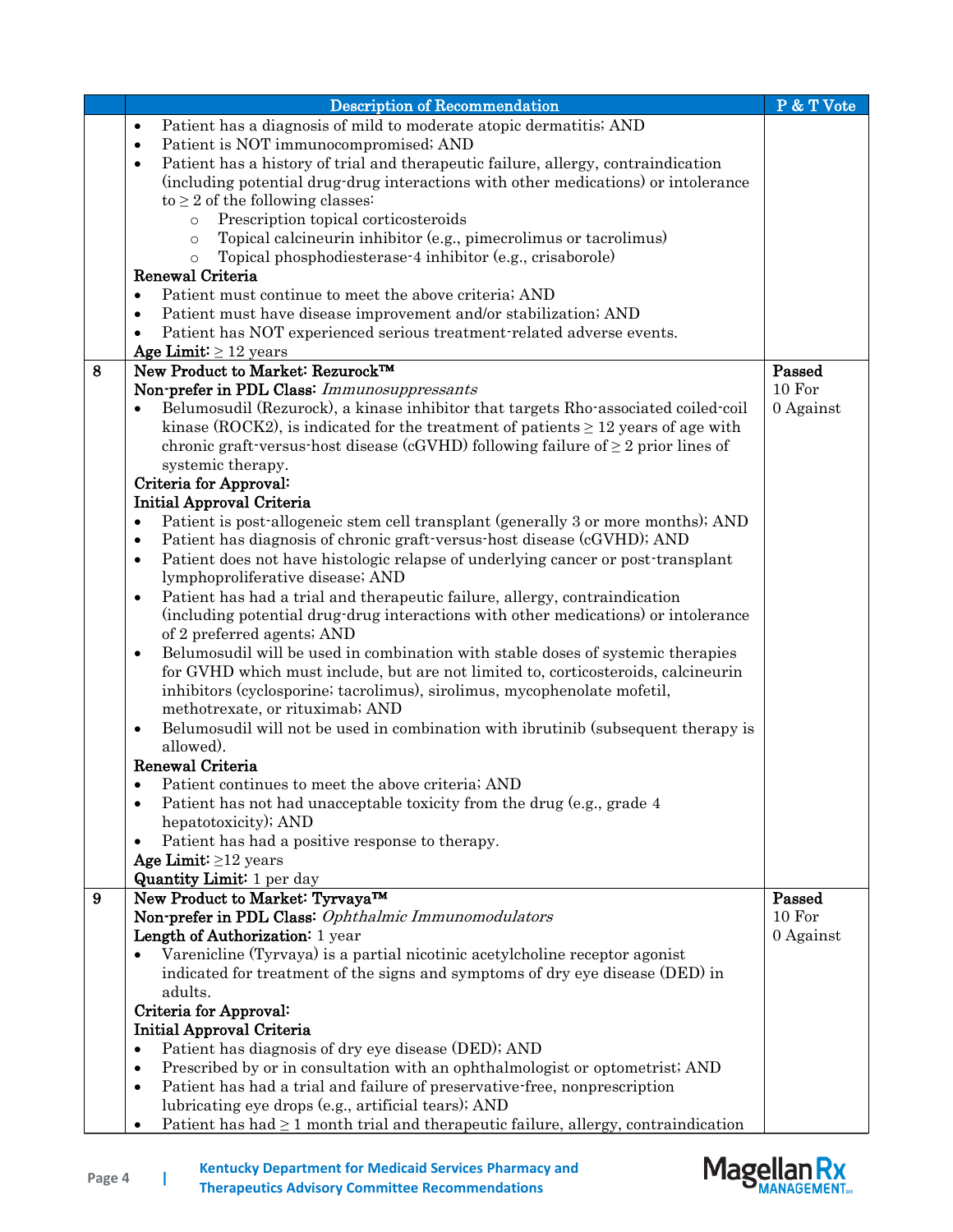|    | <b>Description of Recommendation</b>                                                                                                                 | P & T Vote |
|----|------------------------------------------------------------------------------------------------------------------------------------------------------|------------|
|    | (including potential drug-drug interactions with other medications) or intolerance                                                                   |            |
|    | of 2 preferred agents.                                                                                                                               |            |
|    | Prescriber has documented at least 1 of the following signs of DED:<br>$\bullet$                                                                     |            |
|    | Corneal fluorescein staining (CFS) score of $\geq 2$ points in any field on a 0 to<br>$\circ$                                                        |            |
|    | 4 point scale; OR                                                                                                                                    |            |
|    | Schirmer tear test (STT) of 1 to 10 mm in 5 minutes.<br>$\circ$                                                                                      |            |
|    | Renewal Criteria                                                                                                                                     |            |
|    | Patient continues to meet the above criteria; AND<br>$\bullet$                                                                                       |            |
|    | Patient has not had treatment-limiting adverse effects from the drug; AND<br>$\bullet$                                                               |            |
|    | Patient has improvement in signs of DED, as measured by at least 1 of the<br>$\bullet$                                                               |            |
|    | following:                                                                                                                                           |            |
|    | Decrease in corneal fluorescein staining score; OR<br>$\circ$                                                                                        |            |
|    | Increase in number of mm per 5 minutes using Schirmer tear test.<br>$\circ$                                                                          |            |
|    | Age Limit: $\geq 18$ years                                                                                                                           |            |
|    | <b>Quantity Limit:</b> 1 carton (2 bottles)/30 days                                                                                                  |            |
| 10 | New Product to Market: Skytrofa™                                                                                                                     | Passed     |
|    | Non-prefer in PDL Class: Growth Hormones                                                                                                             | 10 For     |
|    | Length of Authorization: 1 year                                                                                                                      | 0 Against  |
|    | Lonapegsomatropin-tcgd (Skytrofa) is a long-acting prodrug of a human GH                                                                             |            |
|    | (HGH; somatropin) made through recombinant DNA technology using Escherichia                                                                          |            |
|    | coli. It contains somatropin conjugated to a methoxypolyethylene glycol carrier via                                                                  |            |
|    | a proprietary TransCon™ linker; this results in a pegylated form of human GH,                                                                        |            |
|    | indicated for the treatment of pediatric patients $\geq 1$ year old who weigh $\geq 11.5$ kg                                                         |            |
|    | and have growth failure due to inadequate secretion of endogenous growth                                                                             |            |
|    | hormone (GH).                                                                                                                                        |            |
|    | Criteria for Approval:                                                                                                                               |            |
|    | Initial Approval Criteria                                                                                                                            |            |
|    | Patient has growth failure secondary to growth hormone deficiency (GHD); AND<br>$\bullet$                                                            |            |
|    | Patient does NOT have a hypersensitivity to any somatropin product or any of the<br>$\bullet$                                                        |            |
|    | excipients; AND                                                                                                                                      |            |
|    | Pediatric patient must NOT have closed epiphyses; AND<br>٠                                                                                           |            |
|    | Patient does NOT have active malignancy; AND<br>٠                                                                                                    |            |
|    | Patient does NOT have active proliferative or severe non-proliferative diabetic<br>$\bullet$                                                         |            |
|    | retinopathy; AND                                                                                                                                     |            |
|    | Patient does NOT have, or previously had, an intracranial tumor growth as<br>٠                                                                       |            |
|    | confirmed by a sellar MRI scan with contrast; AND                                                                                                    |            |
|    | Patient does NOT have Prader-Willi syndrome with $\geq 1$ of the following risk<br>$\bullet$                                                         |            |
|    | factors: severe obesity, have a history of upper airway obstruction or sleep apnea                                                                   |            |
|    | or have severe respiratory impairment, or unidentified respiratory infection; AND                                                                    |            |
|    | Patient must have tried and failed 2 preferred short-acting growth hormone<br>$\bullet$<br>products due to frequency of administration or adherence. |            |
|    | Renewal Criteria                                                                                                                                     |            |
|    | Patient continues to meet the above criteria; AND<br>$\bullet$                                                                                       |            |
|    | Patient has not had unacceptable toxicity from the drug; AND<br>$\bullet$                                                                            |            |
|    | $\bullet$                                                                                                                                            |            |
| 11 | Patient has a positive response compared to pre-treatment baseline<br>New Product to Market: Livtencity™                                             | Passed     |
|    | Non-PDL medication                                                                                                                                   | 10 For     |
|    | Length of Authorization: 6 month initial, 6 month renewal                                                                                            | 0 Against  |
|    | Maribavir (Livtencity) is a cytomegalovirus (CMV) pUL97 kinase inhibitor                                                                             |            |
|    | indicated for the treatment of adults and pediatric patients $( \geq 12 \text{ years of age})$                                                       |            |
|    | and weighing $\geq$ 35 kg) with post-transplant CMV infection/disease that is                                                                        |            |
|    | refractory to treatment (with or without genotypic resistance) with                                                                                  |            |
|    | ganciclovir, valganciclovir, cidofovir, or foscarnet.                                                                                                |            |
|    | Criteria for Approval:                                                                                                                               |            |
|    | <b>Initial Approval Criteria</b>                                                                                                                     |            |
|    |                                                                                                                                                      |            |

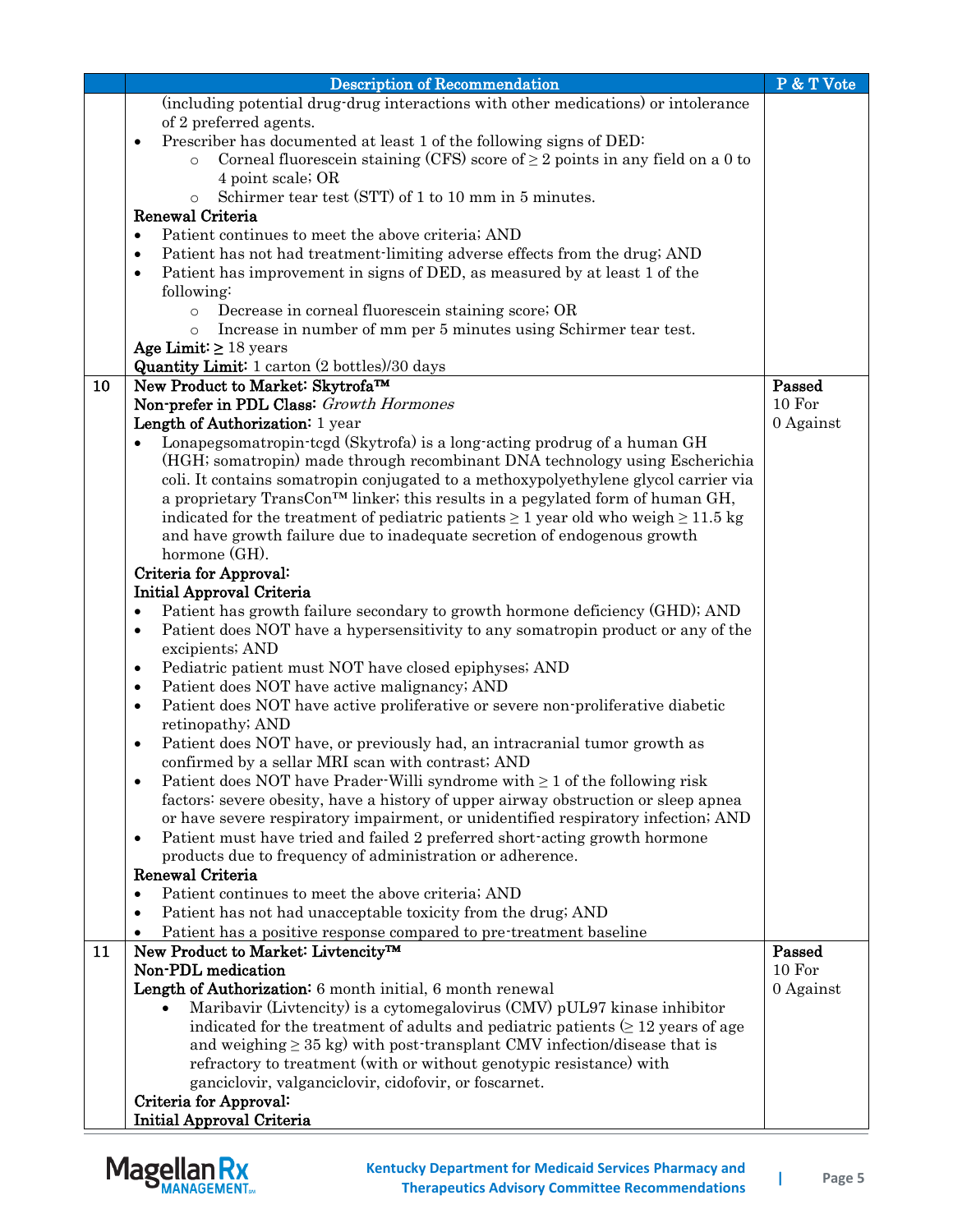|    | <b>Description of Recommendation</b>                                                                                                                          | P & T Vote |
|----|---------------------------------------------------------------------------------------------------------------------------------------------------------------|------------|
|    | Patient is a recipient of a hematopoietic stem cell or solid organ transplant; AND<br>$\bullet$                                                               |            |
|    | Patient has documented cytomegalovirus (CMV) infection in whole blood or<br>$\bullet$                                                                         |            |
|    | plasma (screening value $\geq$ 2,730 IU/mL in whole blood or $\geq$ 910 IU/mL in plasma)                                                                      |            |
|    | in 2 consecutive assessments separated by $\geq 1$ day; AND                                                                                                   |            |
|    | Patient has current CMV infection that is refractory to anti-CMV treatment<br>$\bullet$                                                                       |            |
|    | agents (ganciclovir, valganciclovir, cidofovir, or foscarnet); AND                                                                                            |            |
|    | Maribavir will NOT be co-administered with ganciclovir or valganciclovir; AND<br>$\bullet$                                                                    |            |
|    | Patient will be monitored for clinically important drug interactions that could<br>$\bullet$                                                                  |            |
|    | result in decreased therapeutic effect of maribavir.                                                                                                          |            |
|    | Renewal Criteria                                                                                                                                              |            |
|    | Patient must continue to meet the above criteria; AND<br>$\bullet$                                                                                            |            |
|    | Patient must have disease improvement and/or stabilization OR improvement in<br>$\bullet$                                                                     |            |
|    | the slope of decline (> 1 log10 decrease in CMV DNA level in whole blood or                                                                                   |            |
|    | plasma after 14 days or longer treatment); AND                                                                                                                |            |
|    | Patient has NOT experienced any treatment restricting adverse effects; AND<br>$\bullet$                                                                       |            |
|    | Patient is NOT a non-responder (resistant) to maribavir.<br>$\bullet$                                                                                         |            |
|    | Age Limit: 12 years old                                                                                                                                       |            |
|    | <b>Quantity Limit:</b> none                                                                                                                                   |            |
| 12 | New Product to Market: Exkivity <sup>TM</sup>                                                                                                                 | Passed     |
|    | Non-PDL Class: Oral Oncology, Lung                                                                                                                            | 10 For     |
|    | Length of Authorization: 1 year                                                                                                                               | 0 Against  |
|    | Mobocertinib (Exkivity), is a kinase inhibitor indicated for the treatment of adult                                                                           |            |
|    | patients with locally advanced or metastatic non-small cell lung cancer (NSCLC)                                                                               |            |
|    | with epidermal growth factor receptor (EGFR) exon 20 insertion (ex20ins)                                                                                      |            |
|    | mutations, as detected by a United States (US) Food and Drug Administration                                                                                   |            |
|    | (FDA)-approved test, whose disease has progressed on or after platinum-based                                                                                  |            |
|    | chemotherapy.                                                                                                                                                 |            |
|    | Criteria for Approval:                                                                                                                                        |            |
|    | Initial Approval Criteria                                                                                                                                     |            |
|    | Patient has a diagnosis of non-small cell lung cancer (NSCLC); AND<br>$\bullet$                                                                               |            |
|    | Patient has locally advanced or metastatic NSCLC; AND<br>$\bullet$                                                                                            |            |
|    | Patient disease epidermal growth factor receptor (EGFR) exon 20 insertion<br>$\bullet$                                                                        |            |
|    | mutations as detected by a FDA or Clinical Laboratory Improvement<br>Amendments (CLIA)-compliant test; AND                                                    |            |
|    |                                                                                                                                                               |            |
|    | Patient has disease progression on or subsequent to platinum based<br>٠<br>chemotherapy (progression of disease due to inability to tolerate platinum therapy |            |
|    | is acceptable); AND                                                                                                                                           |            |
|    | Patient does NOT have untreated brain metastases (clinically stable, treated,<br>$\bullet$                                                                    |            |
|    | asymptomatic brain metastases are allowed); AND                                                                                                               |            |
|    | Patient does NOT have a history of interstitial lung disease (ILD), radiation<br>$\bullet$                                                                    |            |
|    | pneumonitis that required steroid treatment, or drug related pneumonitis; AND                                                                                 |            |
|    | Left ventricular ejection fraction (LVEF) is measured prior to initiating therapy<br>$\bullet$                                                                |            |
|    | and will be assessed at regular intervals during treatment; AND                                                                                               |            |
|    | Patient does NOT have prolonged QTc interval; AND<br>$\bullet$                                                                                                |            |
|    | NOT used in combination with amivantamab-vmjw (Rybrevant); AND<br>٠                                                                                           |            |
|    | Prescriber attestation QTc and electrolytes will be monitored at baseline and<br>٠                                                                            |            |
|    | periodically during treatment;                                                                                                                                |            |
|    | Abnormalities in sodium, potassium, calcium, and magnesium will be corrected<br>$\bullet$                                                                     |            |
|    | prior to initiating therapy; AND                                                                                                                              |            |
|    | Patient is not pregnant; AND<br>$\bullet$                                                                                                                     |            |
|    | Females of reproductive potential will use nonhormonal contraception during<br>$\bullet$                                                                      |            |
|    | treatment and for 1 month following the last dose; OR                                                                                                         |            |
|    | Males with female partners of reproductive potential will use effective<br>$\bullet$                                                                          |            |



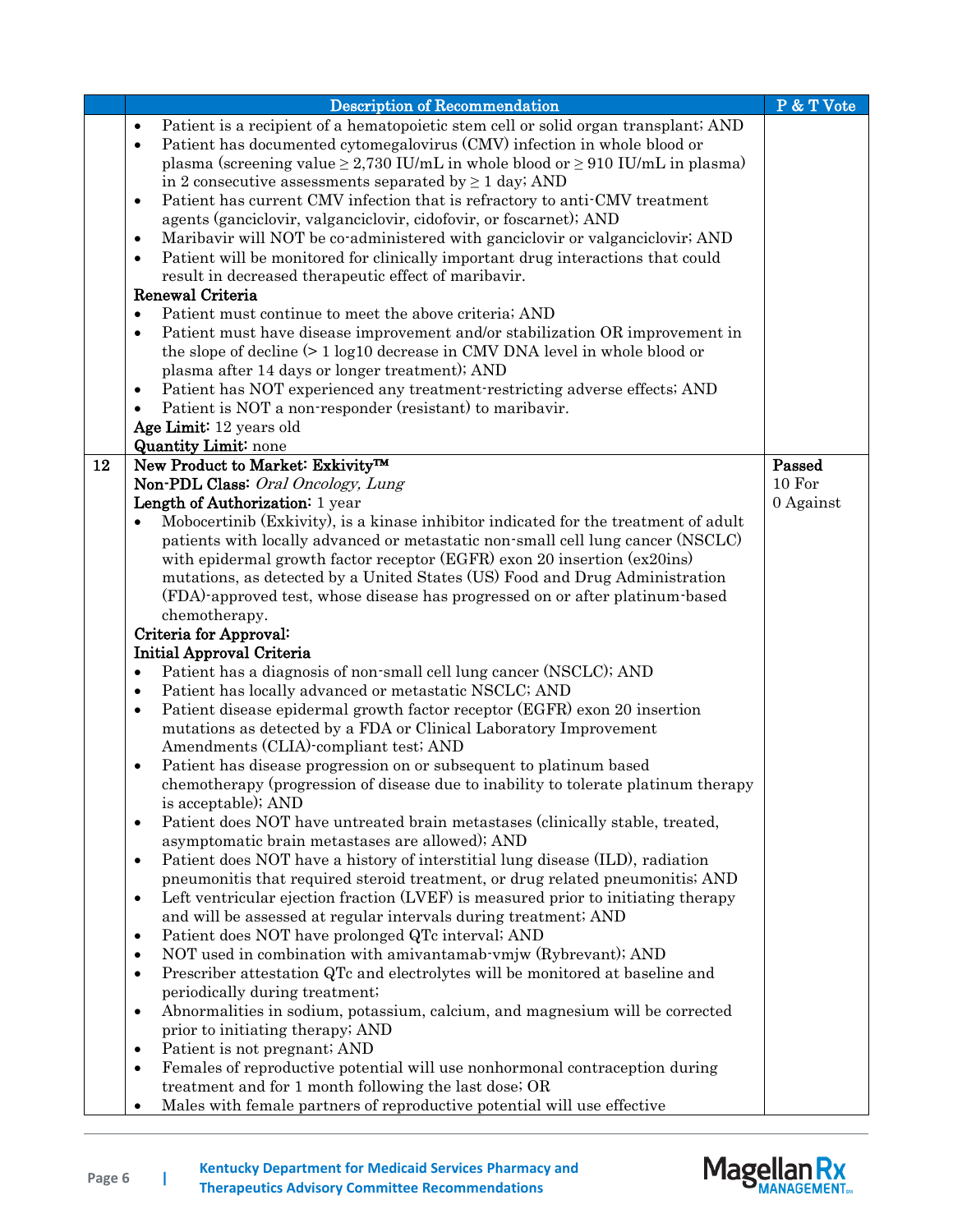|    | <b>Description of Recommendation</b>                                                           | P & T Vote |
|----|------------------------------------------------------------------------------------------------|------------|
|    | contraception during treatment and for 1 week after the last dose.                             |            |
|    | Renewal Criteria                                                                               |            |
|    | Patient must continue to meet above criteria; AND<br>$\bullet$                                 |            |
|    | Patient must have disease stabilization and/or decrease in size of tumor or tumor<br>$\bullet$ |            |
|    | spread; AND                                                                                    |            |
|    | Patient has NOT experienced any unacceptable toxicity.                                         |            |
|    | Age Limit: $\geq$ 18 years                                                                     |            |
|    | <b>Quantity Limit:</b> 4 per day                                                               |            |
| 13 | New Product to Market: Scemblix®                                                               | Passed     |
|    | Non-PDL Class: Oral Oncology                                                                   | 10 For     |
|    | Length of Authorization: 1 year                                                                | 0 Against  |
|    | Scemblix (asciminib) is a ABL/BCR-ABL1 tyrosine kinase inhibitor (TKI)                         |            |
|    | indicated for the treatment of Philadelphia chromosome-positive                                |            |
|    | chronic myeloid leukemia (Ph+ CML) in chronic phase (CP), previously<br>$\bullet$              |            |
|    | treated with 2 or more TKIs or with T315I mutation.                                            |            |
|    | Criteria for Approval:                                                                         |            |
|    | <b>Initial Approval Criteria</b>                                                               |            |
|    | Patient has a diagnosis of chronic myeloid leukemia (CML); AND                                 |            |
|    | $\bullet$                                                                                      |            |
|    | Patient's disease is Philadelphia chromosome-positive (Ph+); AND<br>$\bullet$                  |            |
|    | Patient has chronic phase disease; AND<br>$\bullet$                                            |            |
|    | Patient is resistant, or intolerant, or had an inadequate response to prior<br>$\circ$         |            |
|    | therapy consisting of a 3 month trial or longer, with $\geq 2$ tyrosine kinase                 |            |
|    | inhibitors (e.g., imatinib, bosutinib, dasatinib, nilotinib, ponatinib); OR                    |            |
|    | Patient has the T315I mutation; AND<br>$\circ$                                                 |            |
|    | Patient does NOT have uncontrolled hypertension; AND<br>$\bullet$                              |            |
|    | Patient's serum lipase and amylase levels will be measured periodically during<br>$\bullet$    |            |
|    | treatment; AND                                                                                 |            |
|    | Patient will be monitored and managed according to the prescribing information<br>$\bullet$    |            |
|    | for myelosuppression, cardiovascular toxicities, and hypersensitivity; AND                     |            |
|    | Female patients of reproductive potential have a negative pregnancy test prior to<br>$\bullet$ |            |
|    | starting asciminib therapy and have been counselled to use effective contraception             |            |
|    | during therapy and for 1 week after the last dose.                                             |            |
|    | Renewal Criteria                                                                               |            |
|    | Patient continues to meet initial approval criteria; AND<br>$\bullet$                          |            |
|    | Patient has NOT experienced unacceptable toxicity from the drug.<br>$\bullet$                  |            |
|    | (Examples of unacceptable toxicity include myelosuppression, pancreatic toxicity,              |            |
|    | hypertension, hypersensitivity, cardiovascular toxicity, etc.); AND                            |            |
|    | Patient has been adherent to therapy; AND<br>$\bullet$                                         |            |
|    | Patient has had a positive response to treatment<br>$\bullet$                                  |            |
|    | Age Limit: $\geq 18$ years                                                                     |            |
|    | <b>Quantity Limit:</b> Maximum dose is 400 mg/day                                              |            |
|    | 20 mg (2 tablets/day): 60 tablets/30 days                                                      |            |
|    | 40 mg (10 tablets/day): 300 tablets/30 days                                                    |            |
| 14 | New Product to Market: Welireg®                                                                | Passed     |
|    | Non-PDL Class: Oral Oncology                                                                   | 10 For     |
|    | Length of Authorization: 1 year                                                                | 0 Against  |
|    | Belzutifan (Welireg), a hypoxia-inducible factor-2 alpha (HIF-2 $\alpha$ ) inhibitor,          |            |
|    | indicated for the treatment of adult patients with von Hippel-Lindau (VHL)                     |            |
|    | disease who require therapy for associated renal cell carcinoma (RCC), central                 |            |
|    | nervous system (CNS) hemangioblastomas, or pancreatic neuroendocrine tumors                    |            |
|    | (pNET), not requiring immediate surgery.                                                       |            |
|    | Criteria for Approval:                                                                         |            |
|    | <b>Initial Approval Criteria</b>                                                               |            |
|    | Patient has a diagnosis of Von Hippel-Lindau Disease (VHL) based on a germline                 |            |
|    | VHL-alteration; AND                                                                            |            |

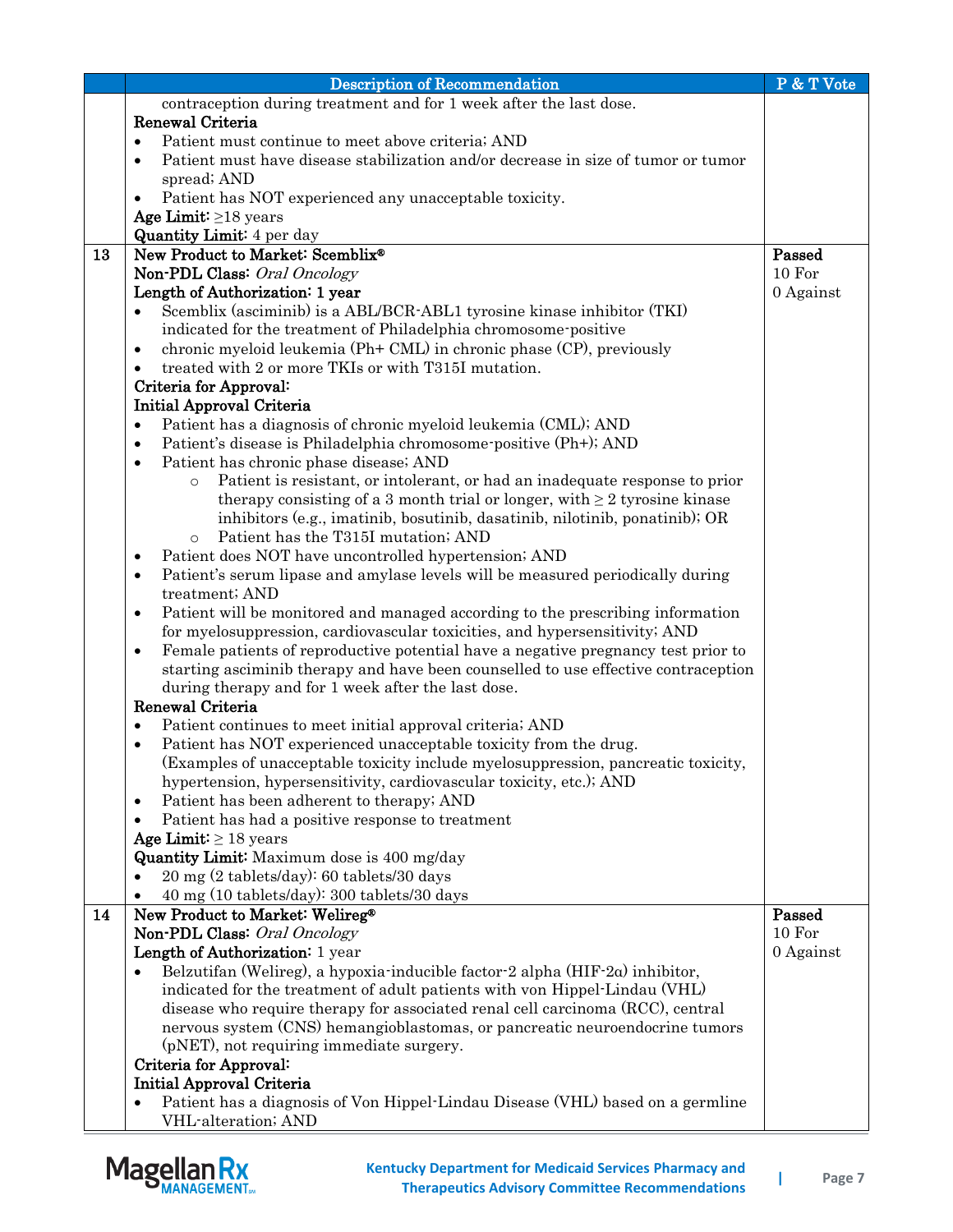|    | <b>Description of Recommendation</b>                                                                                                  | P & T Vote       |
|----|---------------------------------------------------------------------------------------------------------------------------------------|------------------|
|    | Patient has $\geq 1$ of the following associated tumors:<br>$\bullet$                                                                 |                  |
|    | Renal cell carcinoma (RCC) [note: may be confirmed radiologically only];<br>$\circ$                                                   |                  |
|    | <b>OR</b>                                                                                                                             |                  |
|    | CNS hemangioblastomas; OR<br>$\circ$                                                                                                  |                  |
|    | Pancreatic neuroendocrine tumors (pNET); AND<br>$\circ$                                                                               |                  |
|    | Patient does not have an immediate need for surgical intervention for<br>$\bullet$                                                    |                  |
|    | tumor treatment OR have evidence of metastatic disease; AND<br>$\bullet$                                                              |                  |
|    | Patient has a serum hemoglobin level of at least 9 mg/dL: AND<br>$\bullet$                                                            |                  |
|    | Patient's oxygen saturation will be monitored prior to initiation of therapy and<br>$\bullet$<br>periodically throughout therapy; AND |                  |
|    | Patient has not received prior treatment with another HIF-2a inhibitor; AND<br>$\bullet$                                              |                  |
|    | Will not be used in combination with erythropoies is stimulating agents (ESAs);<br>$\bullet$                                          |                  |
|    | <b>AND</b>                                                                                                                            |                  |
|    | Patient is not pregnant; AND<br>٠                                                                                                     |                  |
|    | Females of reproductive potential will use nonhormonal contraception during<br>$\bullet$                                              |                  |
|    | treatment; OR                                                                                                                         |                  |
|    | Males with female partners of reproductive potential will use effective<br>$\bullet$                                                  |                  |
|    | contraception during treatment.                                                                                                       |                  |
|    | Renewal Criteria                                                                                                                      |                  |
|    | Patient must continue to meet the above criteria; AND<br>$\bullet$                                                                    |                  |
|    | Patient has not had unacceptable toxicity from the drug; AND<br>$\bullet$                                                             |                  |
|    | Treatment has resulted in disease response, as defined by stabilization of disease<br>$\bullet$                                       |                  |
|    | or decrease in size of tumor or tumor spread.                                                                                         |                  |
|    | Age Limit: $\geq$ 18 years                                                                                                            |                  |
|    | Quantity Limit: 90 tablets/30 days                                                                                                    |                  |
| 15 | Existing Product in Market: Tukysa®                                                                                                   | Passed<br>10 For |
|    | Non-PDL Class: Oral Oncology, Breast<br>Length of Authorization: 1 year                                                               | 0 Against        |
|    | Tucatinib is an oral tyrosine kinase inhibitor (TKI) that is highly selective for                                                     |                  |
|    | human epidermal growth factor receptor 2 (HER2) and has minimal inhibition of                                                         |                  |
|    | epidermal growth factor receptor (EGFR). Tucatinib is indicated in combination                                                        |                  |
|    | with capecitabine and trastuzumab in adult patients for the treatment of                                                              |                  |
|    | advanced unresectable or metastatic HER2-positive breast cancer, including                                                            |                  |
|    | patients with brain metastases, who have received 1 or more prior anti-HER2-                                                          |                  |
|    | based regimens in the metastatic setting.                                                                                             |                  |
|    | Criteria for Approval:                                                                                                                |                  |
|    | <b>Initial Approval Criteria</b>                                                                                                      |                  |
|    | Patient is $\geq 18$ years old; AND<br>٠                                                                                              |                  |
|    | Patient has a diagnosis of breast cancer; AND<br>$\bullet$                                                                            |                  |
|    | Patient's disease is human epidermal growth factor receptor (HER2-positive);<br>٠<br><b>AND</b>                                       |                  |
|    | Patient's disease is unresectable, locally advanced, or metastatic; OR<br>$\bullet$                                                   |                  |
|    | Patient has neurologically stable brain metastases related to breast cancer; AND<br>٠                                                 |                  |
|    | Patient does NOT have leptomeningeal disease; AND<br>$\bullet$                                                                        |                  |
|    | Used as subsequent therapy in combination with trastuzumab and capecitabine;<br>$\bullet$                                             |                  |
|    | <b>AND</b>                                                                                                                            |                  |
|    | Patient has been previously treated with the following anti-HER2 directed<br>$\bullet$                                                |                  |
|    | therapies: trastuzumab, pertuzumab, and ado-trastuzumab emtansine; alone or in                                                        |                  |
|    | combination with at least 1 in the metastatic setting.                                                                                |                  |
|    | Renewal Criteria                                                                                                                      |                  |
|    | Patient must continue to meet the above initial criteria, such as concomitant<br>$\bullet$                                            |                  |
|    | therapy requirements (not including prerequisite therapy); AND                                                                        |                  |
|    | Disease response with treatment, as defined by stabilization of disease or decrease<br>$\bullet$                                      |                  |



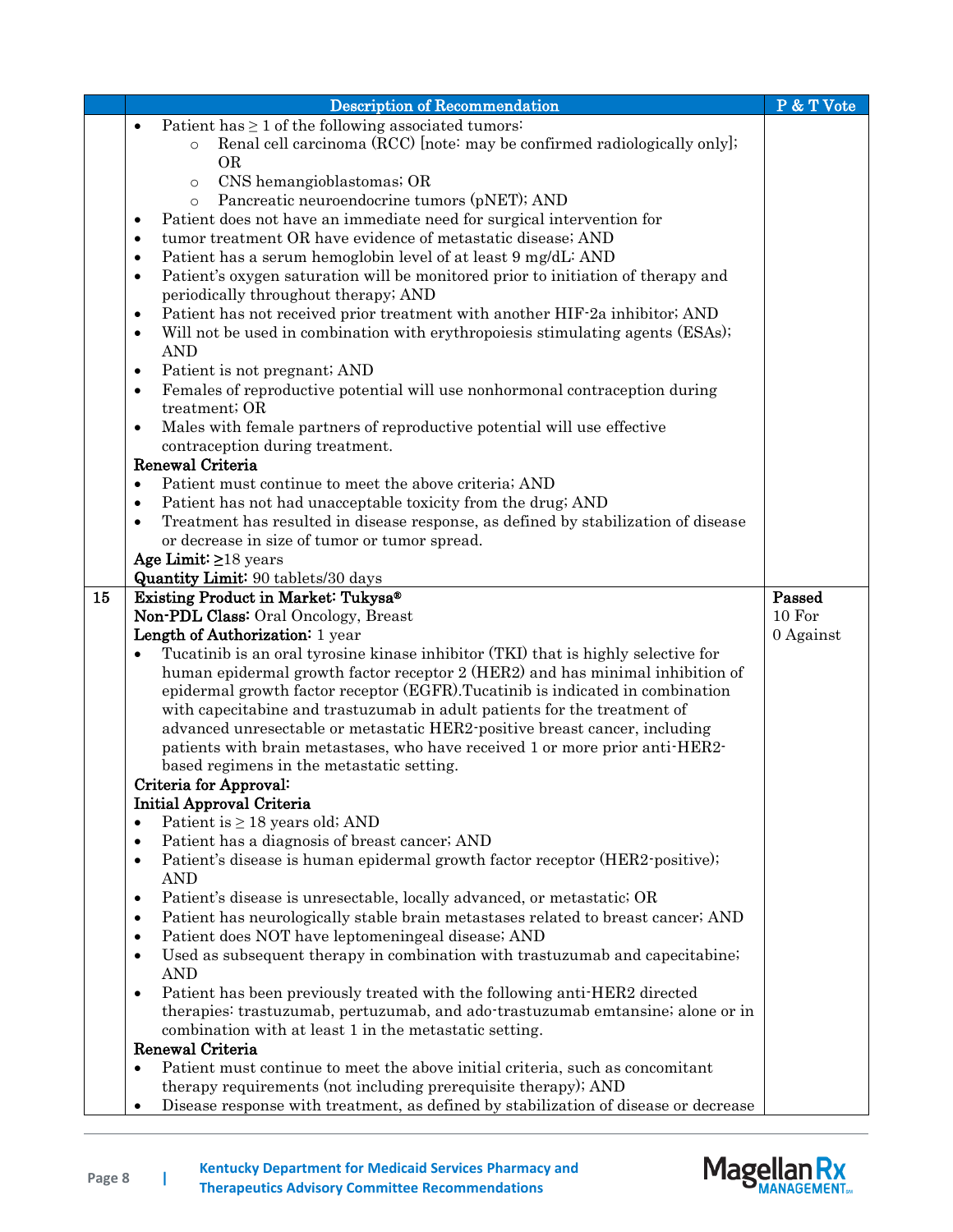|    | <b>Description of Recommendation</b>                                                                                                                                          | P & T Vote |
|----|-------------------------------------------------------------------------------------------------------------------------------------------------------------------------------|------------|
|    | in size of tumor or tumor spread; AND                                                                                                                                         |            |
|    | Absence of unacceptable toxicity from the drug (e.g., hepatotoxicity [severe]<br>$\bullet$                                                                                    |            |
|    | changes in liver function tests], severe diarrhea).                                                                                                                           |            |
|    | <b>Quantity Limit:</b> 120 tablets per 30 days                                                                                                                                |            |
| 16 | Existing Product in Market: Pemazyre™                                                                                                                                         | Passed     |
|    | Non-PDL Class: Oral Oncology                                                                                                                                                  | 10 For     |
|    | Length of Authorization: 1 year                                                                                                                                               | 0 Against  |
|    | Pemigatinib (Pemazyre) is a kinase inhibitor indicated for the treatment of adults                                                                                            |            |
|    | with previously treated, unresectable locally advanced or metastatic                                                                                                          |            |
|    | cholangiocarcinoma with a fibroblast growth factor receptor (FGFR) 2 fusion or                                                                                                |            |
|    | other rearrangement as detected by an FDA-approved test.                                                                                                                      |            |
|    | Criteria for Approval:<br><b>Initial Approval Criteria</b>                                                                                                                    |            |
|    | Patient has a diagnosis of cholangiocarcinoma; AND<br>$\bullet$                                                                                                               |            |
|    | Disease is unresectable locally advanced or metastatic disease; AND<br>$\bullet$                                                                                              |            |
|    | Patient has a susceptible gene mutation rearrangement or fusion in the fibroblast<br>$\bullet$                                                                                |            |
|    | growth factor receptor 2 (FGFR2) gene, as determined by an FDA-approved or                                                                                                    |            |
|    | CLIA-compliant test; AND                                                                                                                                                      |            |
|    | Patient has previously been treated with at least 1 systemic therapy; AND<br>٠                                                                                                |            |
|    | Pemigatinib will be used as a single agent; AND<br>٠                                                                                                                          |            |
|    | Patient will receive ophthalmological examinations (e.g., assessment of visual<br>$\bullet$                                                                                   |            |
|    | acuity, slit lamp examination, fundoscopy, and optical coherence tomography) at                                                                                               |            |
|    | baseline and periodically throughout therapy; AND                                                                                                                             |            |
|    | Patient serum phosphate level is measured at baseline and periodically<br>$\bullet$                                                                                           |            |
|    | throughout therapy; AND                                                                                                                                                       |            |
|    | Therapy will not be used concomitantly with other selective FGFR inhibitor (e.g.,<br>$\bullet$                                                                                |            |
|    | erdafitinib)                                                                                                                                                                  |            |
|    | Renewal Criteria                                                                                                                                                              |            |
|    | Patient must continue to meet the above criteria; AND                                                                                                                         | Passed     |
| 17 | Existing Product in Market: Qinlock™<br>Non-PDL Class: Oral Oncology                                                                                                          | 10 For     |
|    | Length of Authorization: 1 year                                                                                                                                               | 0 Against  |
|    | Ripretinib (Qinlock) is a tyrosine kinase inhibitor (TKI) with activity against KIT                                                                                           |            |
|    | proto-oncogene receptor tyrosine kinase (KIT) and platelet derived growth factor                                                                                              |            |
|    | receptor (PDGFR) alpha (PDGFRA) kinases, including those with wild type,                                                                                                      |            |
|    | primary, and secondary mutations. It is indicated for the treatment of adults with                                                                                            |            |
|    | advanced gastrointestinal stromal tumors (GIST) who have received prior                                                                                                       |            |
|    | treatment with $\geq$ 3 kinase inhibitors, including imatinib.                                                                                                                |            |
|    | Criteria for Approval:                                                                                                                                                        |            |
|    | <b>Initial Approval Criteria</b>                                                                                                                                              |            |
|    | Patient has unresectable, locally advanced, or metastatic gastrointestinal stromal                                                                                            |            |
|    | tumors (GIST); AND                                                                                                                                                            |            |
|    | Patient's disease progressed after an adequate trial or intolerance to $\geq$ 3 prior<br>$\bullet$                                                                            |            |
|    | therapies (e.g., imatinib, sunitinib, regorafient), with 1 being imatinib; AND                                                                                                |            |
|    | Left ventricular ejection fraction (LVEF) is within normal limits prior to initiating<br>$\bullet$<br>therapy and will be assessed at regular intervals during treatment; AND |            |
|    | Patient will have a dermatologic evaluation prior to initiating therapy and<br>٠                                                                                              |            |
|    | routinely during treatment; AND                                                                                                                                               |            |
|    | Patient does NOT have uncontrolled hypertension; AND<br>$\bullet$                                                                                                             |            |
|    | Patient must NOT have had a surgical procedure within the preceding 14 days or<br>$\bullet$                                                                                   |            |
|    | have a surgical wound that has not fully healed; AND                                                                                                                          |            |
|    | Patient does NOT have active CNS metastases<br>$\bullet$                                                                                                                      |            |
|    | Renewal Criteria                                                                                                                                                              |            |
|    | Patient must continue to meet the above criteria; AND                                                                                                                         |            |
|    | Patient must demonstrate disease response with treatment as defined by                                                                                                        |            |

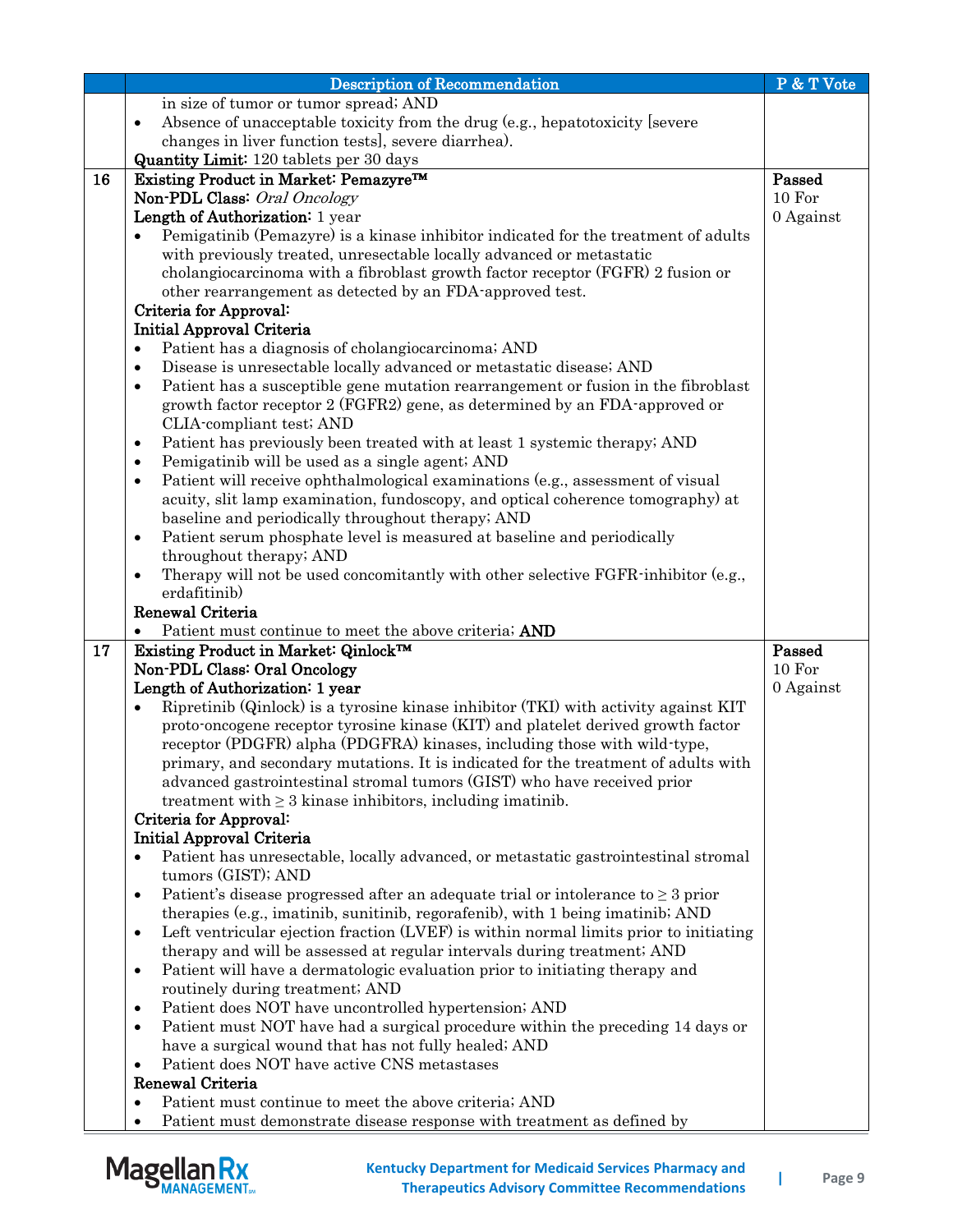|    | <b>Description of Recommendation</b>                                                                 | P & T Vote |
|----|------------------------------------------------------------------------------------------------------|------------|
|    | stabilization of disease or decrease in size of tumor or tumor spread; AND                           |            |
|    | Patient has NOT experienced any treatment restricting adverse effects; AND<br>$\bullet$              |            |
|    | Patient does NOT have grade 3 or 4 left-ventricular systolic dysfunction (e.g.,<br>$\bullet$         |            |
|    | symptomatic due to a resting ejection fraction $\leq 39\%$ or $> 20\%$ decrease from                 |            |
|    | baseline).                                                                                           |            |
|    | Age Limit: $\geq$ 18 years                                                                           |            |
| 18 | <b>Quantity Limit:</b> 90 tablets/30 days<br>Antibiotics: Inhaled                                    | Passed     |
|    | DMS to select preferred agent(s) based on economic evaluation; however, at least<br>$\bullet$        | 10 For     |
|    | 2 unique chemical entities should be preferred.                                                      | 0 Against  |
|    |                                                                                                      |            |
|    | Agents not selected as preferred will be considered non-preferred and require PA.<br>$\bullet$       |            |
|    | For any new chemical entity in the Antibiotics: Inhaled class, require PA until<br>$\bullet$         |            |
|    | reviewed by the P&T Advisory Committee.                                                              |            |
| 19 | Antibiotics: Vaginal                                                                                 | Passed     |
|    | DMS to select preferred agent(s) based on economic evaluation; however, at least<br>$\bullet$        | 10 For     |
|    | 2 unique chemical entities should be preferred.                                                      | 0 Against  |
|    | Agents not selected as preferred will be considered non-preferred and require PA.<br>$\bullet$       |            |
|    | For any new chemical entity in the <i>Antibiotics: Vaginal class</i> , require PA until<br>$\bullet$ |            |
|    | reviewed by the P&T Advisory Committee                                                               |            |
| 20 | Antiretrovirals: HIV/AIDS                                                                            | Passed     |
|    | DMS to select preferred agent(s) based on economic evaluation; however, at least<br>$\bullet$        | 10 For     |
|    | 3 first-line treatment regimens should be preferred.                                                 | 0 Against  |
|    | Agents not selected as preferred will be considered non-preferred and will require<br>$\bullet$      |            |
|    | PA.                                                                                                  |            |
|    | For any new chemical entity in the Antiretrovirals: HIV/AIDS class, require PA<br>$\bullet$          |            |
|    | until reviewed by the P&T Advisory Committee.                                                        |            |
| 21 | <b>Antibiotics: Oxazolidinones</b>                                                                   | Passed     |
|    | DMS to select preferred agent(s) based on economic evaluation; however, at least<br>$\bullet$        | 10 For     |
|    | one unique chemical entity should be preferred.                                                      | 0 Against  |
|    | Agents not selected as preferred will be considered non-preferred and require PA.<br>$\bullet$       |            |
|    | For any new chemical entity in the Antibiotics: Oxazolidinones class, require PA<br>$\bullet$        |            |
|    | until reviewed by the P&T Advisory Committee.                                                        |            |
| 22 | <b>Antibiotics: Tetracyclines</b>                                                                    | Passed     |
|    | DMS to select preferred agent(s) based on economic evaluation; however, at least<br>٠                | 10 For     |
|    | 2 unique chemical entities should be preferred.                                                      | 0 Against  |
|    | Agents not selected as preferred will be considered non-preferred and will require<br>$\bullet$      |            |
|    | PA.                                                                                                  |            |
|    | For any new chemical entity in the <i>Antibiotics: Tetracyclines</i> class, require PA<br>$\bullet$  |            |
|    | until reviewed by the P&T Advisory Committee.                                                        |            |
| 23 | <b>Intranasal Corticosteroids</b>                                                                    | Passed     |
|    | DMS to select preferred agent(s) based on economic evaluation; however, at least<br>$\bullet$        | 10 For     |
|    | 1 unique chemical entity should be preferred.                                                        | 0 Against  |
|    | Agents not selected as preferred will be considered non-preferred and require PA.<br>$\bullet$       |            |
|    | For any new chemical entity in the <i>Intranasal Corticosteroids</i> class, require PA<br>$\bullet$  |            |
|    | until reviewed by the P&T Advisory Committee                                                         |            |

## **Consent Agenda**

For the following therapeutic classes, the P&T Committee had no recommended changes to the currently posted Preferred Drug List (PDL) status.